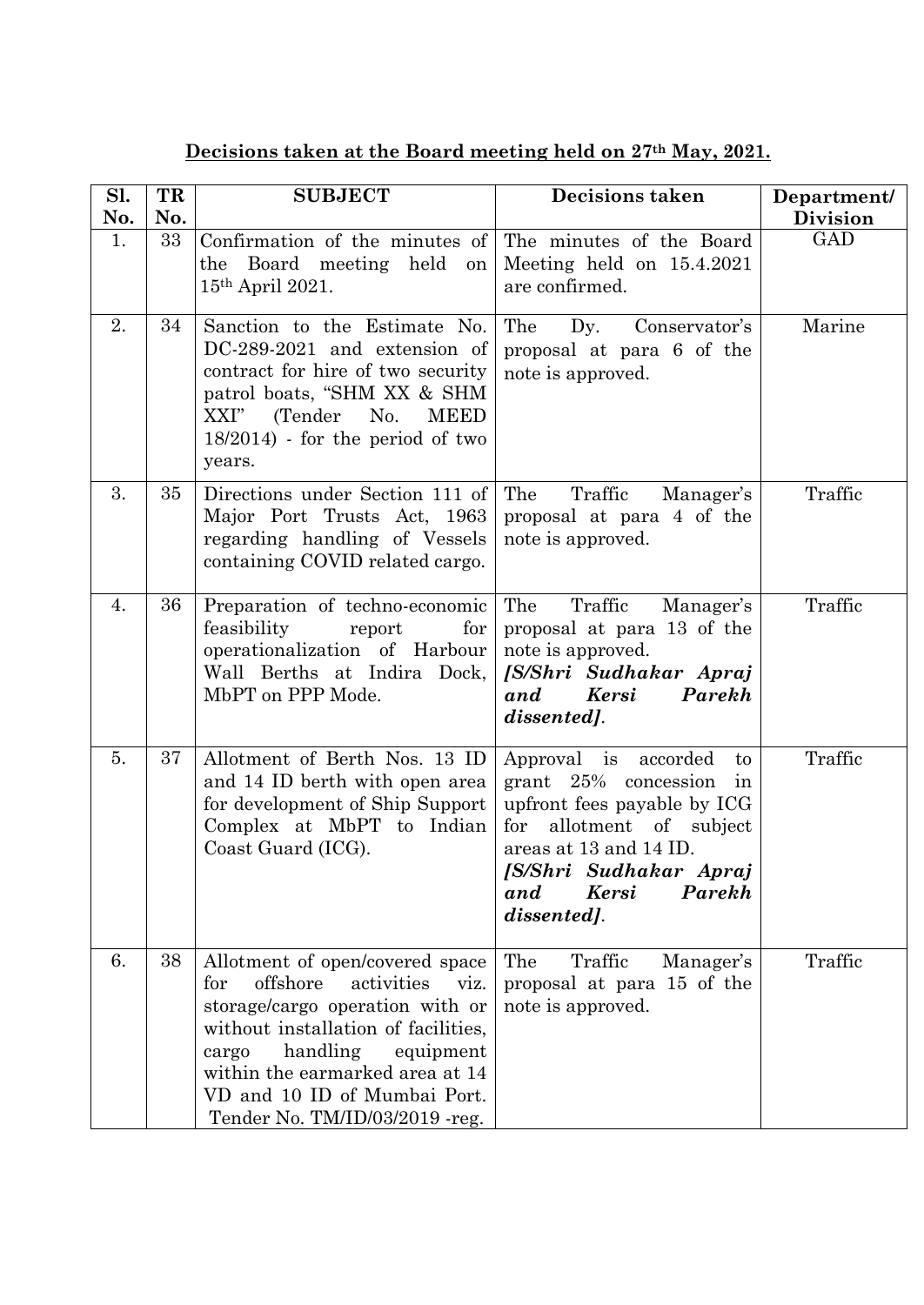| Sl.<br>No. | TR<br>No. | <b>SUBJECT</b>                                                                                                                                                                                                                                                                       | Decisions taken                                                                  | Department/<br><b>Division</b> |
|------------|-----------|--------------------------------------------------------------------------------------------------------------------------------------------------------------------------------------------------------------------------------------------------------------------------------------|----------------------------------------------------------------------------------|--------------------------------|
| 7.         | 39        | Allotment of space for erection of<br>temporary stalls/shops at MICT<br>of Mumbai Port during the visit<br>$\mathrm{of}$<br>International Passenger<br>Tender<br>Vessel.<br>No.<br>TM/ID/02/2017 - Request from<br>temporary stall operators for<br>extension of license period reg. | The<br>Traffic<br>Manager's<br>proposal at para 15.1 of the<br>note is approved. | Traffic                        |
| 8.         | 40        | Tender No.<br>CE.T.06/2017<br>Resurfacing<br>with<br>Asphaltic<br>materials including Repairing/<br>Replacement of drainage system<br>at various open storage yards<br>and wharves in Indira Dock.                                                                                   | The<br>Chief<br>Engineer's<br>proposal at para 5 of the<br>note is approved.     | Civil                          |
| 9.         | 41        | of<br>Extension<br>$\sigma f$<br>period<br>Empanelment of Valuers for<br>valuation of MbPT's Properties.                                                                                                                                                                             | The<br>Estate<br>Manager's<br>proposal at para 10 of the<br>note is approved.    | Estate                         |
| 10.        | 42        | Claiming refund and issuing<br>credit notes under GST.                                                                                                                                                                                                                               | The FA&CAO's proposal at<br>7 of the<br>para<br>note<br><i>is</i><br>approved.   | Finance                        |
| 11.        | 43        | e-Tender for licensing of Plot<br>$No.1,3 \& 4$ at Lakri<br>Bunder<br>(North) admeasuring<br>50<br>sq.<br>mtrs. each for a period of three<br>years for water supply to ships.<br>crafts/ barges etc. in Mumbai<br>harbour-reg.<br>Tender No.TM/BDR/01/2021                          | The<br>Traffic<br>Manager's<br>proposal at para 9 of the<br>note is approved.    | Traffic                        |
| 12.        | 44        | Attracting<br>export of organic<br>soyameal in bulk from Mumbai<br>Port.                                                                                                                                                                                                             | Traffic<br>The<br>Manager's<br>proposal at para 6 of the<br>note is approved.    | Traffic                        |
| 13.        | 45        | Introduction of Legal<br>Entity<br>Identifier<br>for<br>Value<br>Large<br>Transactions<br>Centralised<br>in<br>Payment Systems.                                                                                                                                                      | The FA&CAO's proposal at<br>para 7 of the note is<br>approved.                   | Finance                        |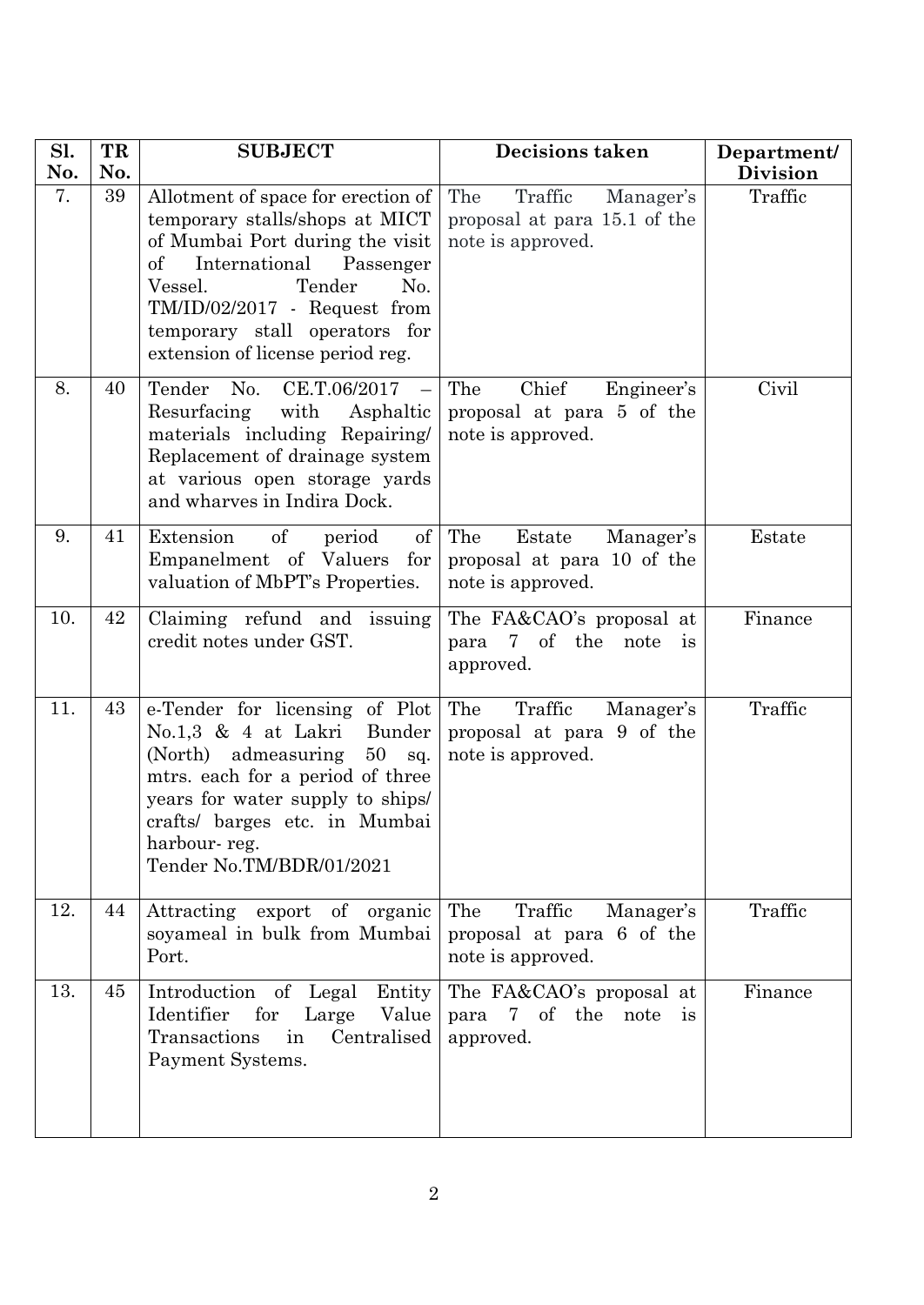| Sl.<br>No. | TR<br>No. | <b>SUBJECT</b>                                                                                                             | <b>Decisions taken</b>                                                                                                                                                                                                                                                                                                                                                                                                                                                               | Department/<br><b>Division</b> |
|------------|-----------|----------------------------------------------------------------------------------------------------------------------------|--------------------------------------------------------------------------------------------------------------------------------------------------------------------------------------------------------------------------------------------------------------------------------------------------------------------------------------------------------------------------------------------------------------------------------------------------------------------------------------|--------------------------------|
| 14.        | 46        | of<br>verification<br>Physical<br>Pensioners<br>by<br>Postal<br>Department - Submission of<br>report.                      | (i) The FA&CAO's proposal<br>at para 4 of the note<br>except $4$ (ii) is approved.<br>(ii)Implementation<br>of<br>proposal in para 4(ii) is<br>deferred by two months.<br>FA&CAO to sort out the<br>problems in discussion<br>with Postal Authorities<br>within a month to ensure<br>verification<br>that<br><sup>is</sup><br>completed in two months.<br>If inspite of this the<br>pensioners<br>resist<br>verification, the matter<br>be placed before<br>the<br>Board for orders. | Finance                        |
| 15.        | 47        | Continuation of services of Team<br>Leader of Independent Engineer<br>w.e.f. 1.5.2021.                                     | Chief<br>The<br>Medical<br>(i)<br>Officer's proposal<br>at<br>para 8 of the note is<br>approved.<br>(ii) Concessionaire<br>be<br>to<br>allowed to complete the<br>mentioned<br>works<br>in<br>para 13 of the Board<br>Note alongwith monsoon<br>related works mentioned<br>Independent<br>by<br>Engineer in the letter<br>dated<br>20.4.2021<br>at<br>Annexure II.<br>[S/Shri Sudhakar Apraj<br><b>Kersi</b><br>Parekh<br>and<br>dissented]                                          | Medical                        |
| 16.        | 48        | for<br>Contract<br>Housekeeping<br>Services awarded to A-One Care<br>Taker Pvt. Ltd. - Change the<br>procedure of payment. | The Chief Medical Officer's<br>proposal at para 6 read with<br>observations<br>of<br>the<br>FA&CAO at para 7 of the<br>note is approved.                                                                                                                                                                                                                                                                                                                                             | Medical                        |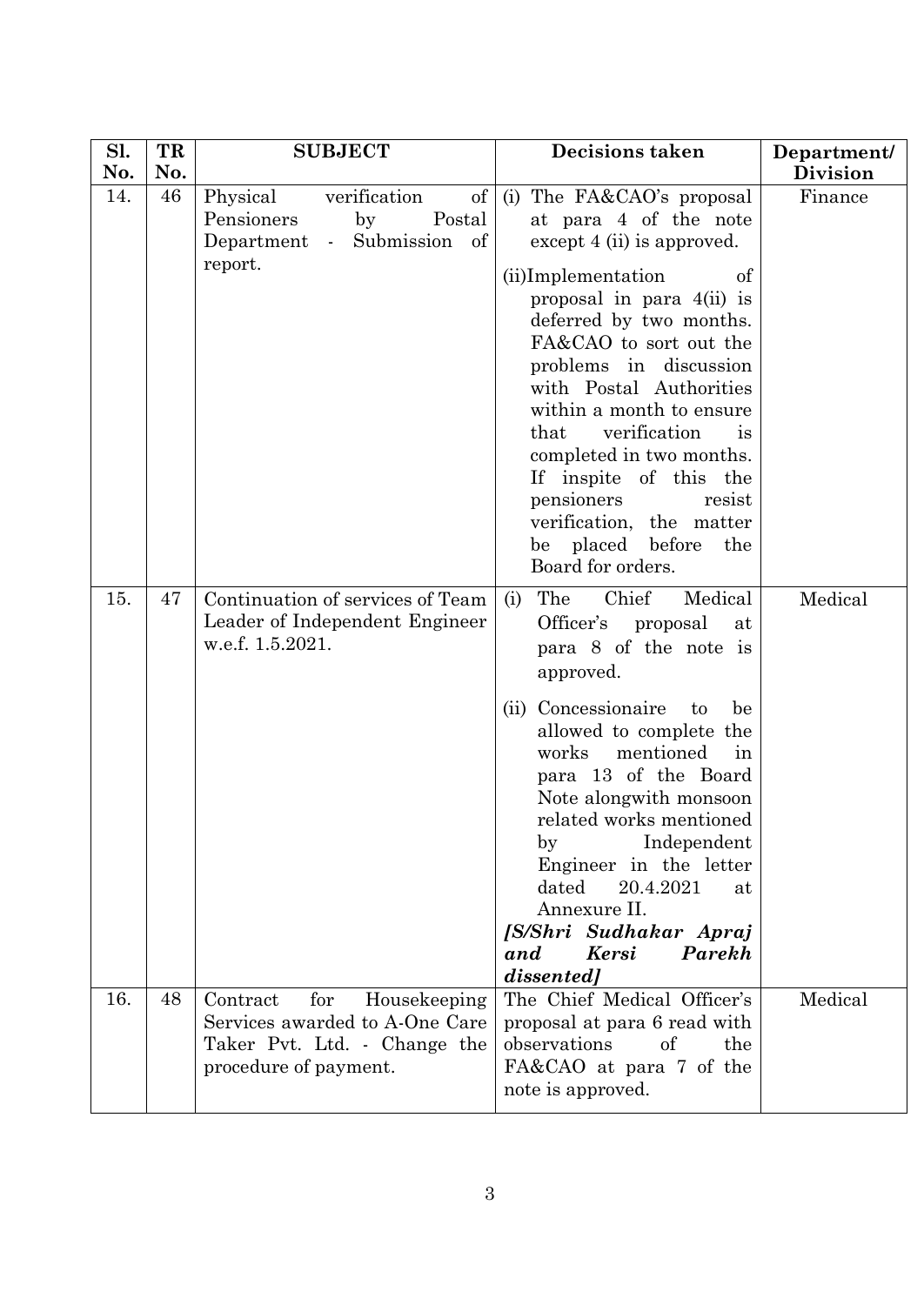| Sl.<br>No. | TR<br>No. | <b>SUBJECT</b>                                                                                                                                                                                                                                                                                                                                                                         | <b>Decisions taken</b>                                                                                                                                                                               | Department/<br><b>Division</b> |
|------------|-----------|----------------------------------------------------------------------------------------------------------------------------------------------------------------------------------------------------------------------------------------------------------------------------------------------------------------------------------------------------------------------------------------|------------------------------------------------------------------------------------------------------------------------------------------------------------------------------------------------------|--------------------------------|
| 17.        | 49        | Sanction to the CMO Estimate<br>No.CMO-05/2020-21<br>for<br>Outsourcing of housekeeping,<br>Sanitation, facility management<br>and Kitchen services in Mumbai<br>Port Trust Hospital for a period<br><sub>of</sub><br>years for<br>2021-<br>$\overline{2}$<br>2023. (extendable for<br>further<br>period of one year on same<br>terms, conditions and rates at<br>the option of MbPT). | The Chief Medical Officer's<br>proposal at para 15 of the<br>note is approved.                                                                                                                       | Medical                        |
| 18.        | 50        | Applicability of Gratuity to The FA&CAO's proposal at<br>Employees joined on or after<br>1.1.2004 and benefit of extended<br>ceiling of Gratuity.                                                                                                                                                                                                                                      | para 4 of the<br>note<br>$\frac{1}{1}$<br>approved.                                                                                                                                                  | Finance                        |
| 19.        | 51        | Grant of Advance in connection<br>with Festivals.                                                                                                                                                                                                                                                                                                                                      | Withdrawn.                                                                                                                                                                                           | Finance                        |
| 20.        | 52        | Recovery of excess paid payment<br>of ₹14,44,275 from Shri Prakash<br>Damodar Patil, ex-Shore worker,<br>Traffic Department.                                                                                                                                                                                                                                                           | The FA&CAO's proposal at<br>para<br>5 of the<br>note<br>is<br>approved.                                                                                                                              | Finance                        |
| 21.        | 53        | Tender No. E-63/2020 - Space<br>Rental Agreement for Operation<br>of Food Trucks near Ro-Pax<br>Terminal<br>Prince's<br>at<br>Dock,<br>Mumbai.<br>- Request for small additional<br>area to accommodate oversized<br>Food Truck.                                                                                                                                                       | Chief<br>The<br>Engineer's<br>proposal at para 4 of the<br>note is approved.                                                                                                                         | Civil                          |
| 22.        | 54        | Action Taken Reports on the<br>decisions taken in the Board<br>meetings held on $6th$ April 2021<br>and $15th$ April 2021.                                                                                                                                                                                                                                                             | The Action Taken Reports,<br>on the decisions taken in the<br>Board meetings held on 6 <sup>th</sup><br>April 2021 and 15 <sup>th</sup> April<br>2021 are approved, reviewed<br>and taken on record. | <b>GAD</b>                     |
| 23.        | 55        | Outsourcing Mooring Operation<br>of tankers at Jawahar Dweep &<br>Pir Pau, for a period of three<br>years extendable for further two<br>years. - Award of contract<br>(Tender No. DC-01/2020).                                                                                                                                                                                         | The Deputy Conservator's<br>proposal at para 5 of the<br>note is approved.<br>[S/Shri Sudhakar Apraj<br><b>Kersi</b><br>Parekh<br>and<br>dissented].                                                 | Marine                         |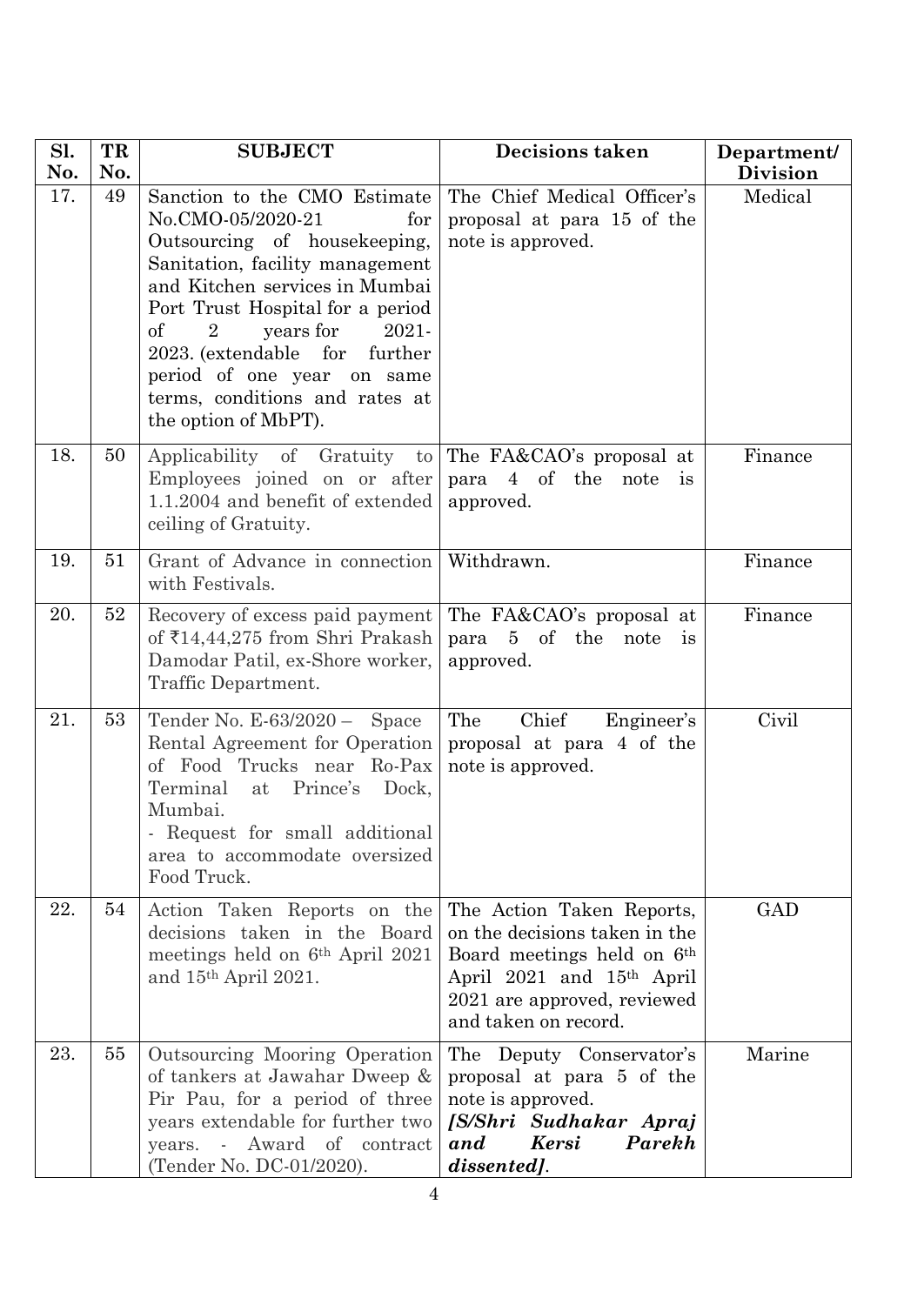| Sl.<br>No. | TR<br>No. | <b>SUBJECT</b>                                                                                                                                                                                                                                                                                                                                   | <b>Decisions taken</b>                                                         | Department/<br><b>Division</b> |
|------------|-----------|--------------------------------------------------------------------------------------------------------------------------------------------------------------------------------------------------------------------------------------------------------------------------------------------------------------------------------------------------|--------------------------------------------------------------------------------|--------------------------------|
| 24.        | 56        | Sanction to the Estimate No.<br>DC-05/2020 for Procurement of<br>3041.78 KL of LSHF HSD Oil for<br>Tugs and Launches,<br>Hired<br>MbPT Craft for the year 2021-<br>22.                                                                                                                                                                           | The Deputy Conservator's<br>proposal at para 7 of the<br>note is approved.     | Marine                         |
| 25.        | 57        | of<br>Invitation<br>tender<br>for<br>allotment of open/covered space<br>offshore<br>activities<br>for<br>viz.<br>storage/cargo operations with or<br>without<br>installation<br>of<br>facilities,<br>cargo handling<br>equipment<br>within<br>the<br>earmarked area at 14 Victoria<br>Dock and WINC of Mumbai Port<br>- Tender No. TM/ID/01/2021 | The<br>Traffic<br>Manager's<br>proposal at para 22 of the<br>note is approved. | Traffic                        |
| 26.        | 58        | for<br>Detailed<br>Engineering<br>small<br>chemical<br>berthing<br>of<br>Second Chemical<br>carriers at<br>Jetty at Pir Pau, MbPT.<br>- Appointment of IIT Madras for<br>Detailed<br>Design<br>the<br>and<br>Engineering.                                                                                                                        | The<br>Chief<br>Engineer's<br>proposal at para 6 of the<br>note is approved.   | Civil                          |
| 27.        | 59        | of<br>condonation<br>for<br>Request<br>bonafide mistake - Auction Sale<br>No. 2102 dated 6.4.2021.                                                                                                                                                                                                                                               | Consideration deferred.                                                        | Traffic                        |
| 28.        | 60        | of Tender<br>Invitation<br>for the<br>3rd time for allotment of eight<br>(08) rooms, each admeasuring<br>25 sq. mtrs. at 12B Indira Dock<br>Shed on license basis for use as<br>office accommodation for Cargo<br>administration,<br>management,<br>housekeeping etc.                                                                            | Traffic<br>The<br>Manager's<br>proposal at para 11 of the<br>note is approved. | Traffic                        |
| 29.        | 61        | Outsourcing the Operation and<br>maintenance of MbPT's<br>two<br>Harbour<br>Tugs<br>'Ajit'<br>and<br>'Ajinkya' for three years and<br>further extendable for another<br>two years.                                                                                                                                                               | The<br>Conservators'<br>Dy.<br>proposal at para 12 of the<br>note is approved. | Marine                         |